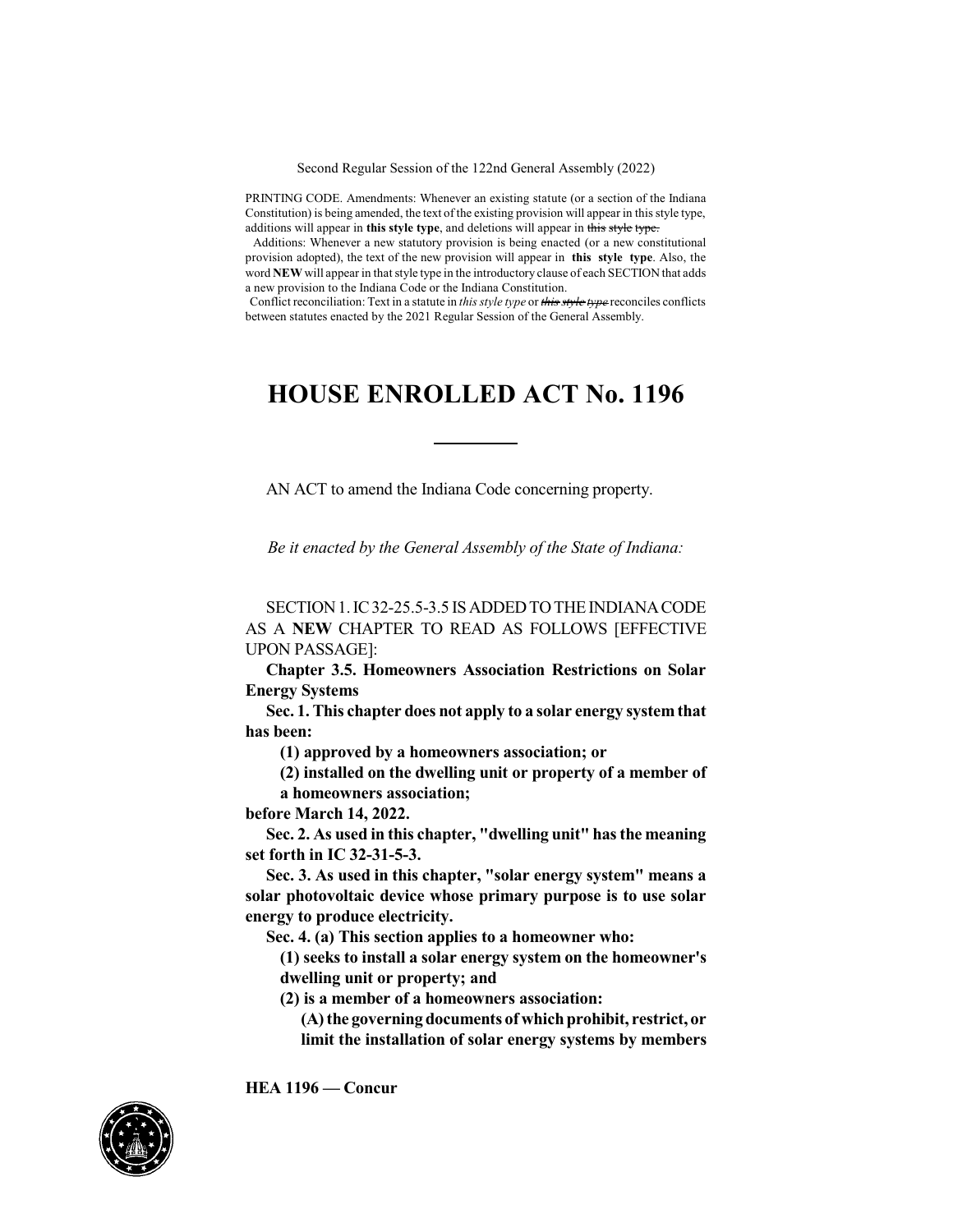2

**of the homeowners association; or**

**(B) whose board of directors, architectural review committee, or architectural control committee has denied the homeowner's request to install a solar energy system for a reason not set forth in section 5 of this chapter.**

**(b) A homeowner to whom this section applies may petition other homeowners association members for approval to install a solar energy systemonthe homeowner'sdwellingunit or property. A homeowner who chooses to petition other homeowners association members under this section must provide the other members with information regarding:**

**(1) the site plan of the solar energy system to be installed, including:**

**(A) the property boundaries;**

**(B) a description of the dwelling unit;**

**(C) the color of the solar energy system; and**

**(D) any screening to be used in connection with the solar energy system, if the solar energy system is to be installed in a location other than on the roof of the homeowner's dwelling unit;**

**(2) the vendor and installer of the solar energy system; and**

**(3) the plans and specifications for the solar energy system, if requested by the other homeowners association members.**

**(c) A homeowner who chooses to petition other homeowners association members under this section must obtain signatures in an amount equal to at least:**

**(1) the number of signatures needed to amend the covenants or other** governing documents of the homeowners association; **or**

**(2) sixty-five percent (65%) of the members of the homeowners association;**

**whichever is less. Any provisions in the homeowners association governing documents concerning voting rights and restrictions based on the number of lots owned by a particular homeowners association member apply to a petition under this section.**

**(d) Once the homeowner obtains the required number of signatures under subsection (c), the homeowner must present the signatures and information provided in subsection (b) to the homeowners associationboardofdirectors.Theboardofdirectors, an architectural review committee, or an architectural control committee of the homeowners association may not deny the homeowner's request to install the solar energy system once the**



**HEA 1196 — Concur**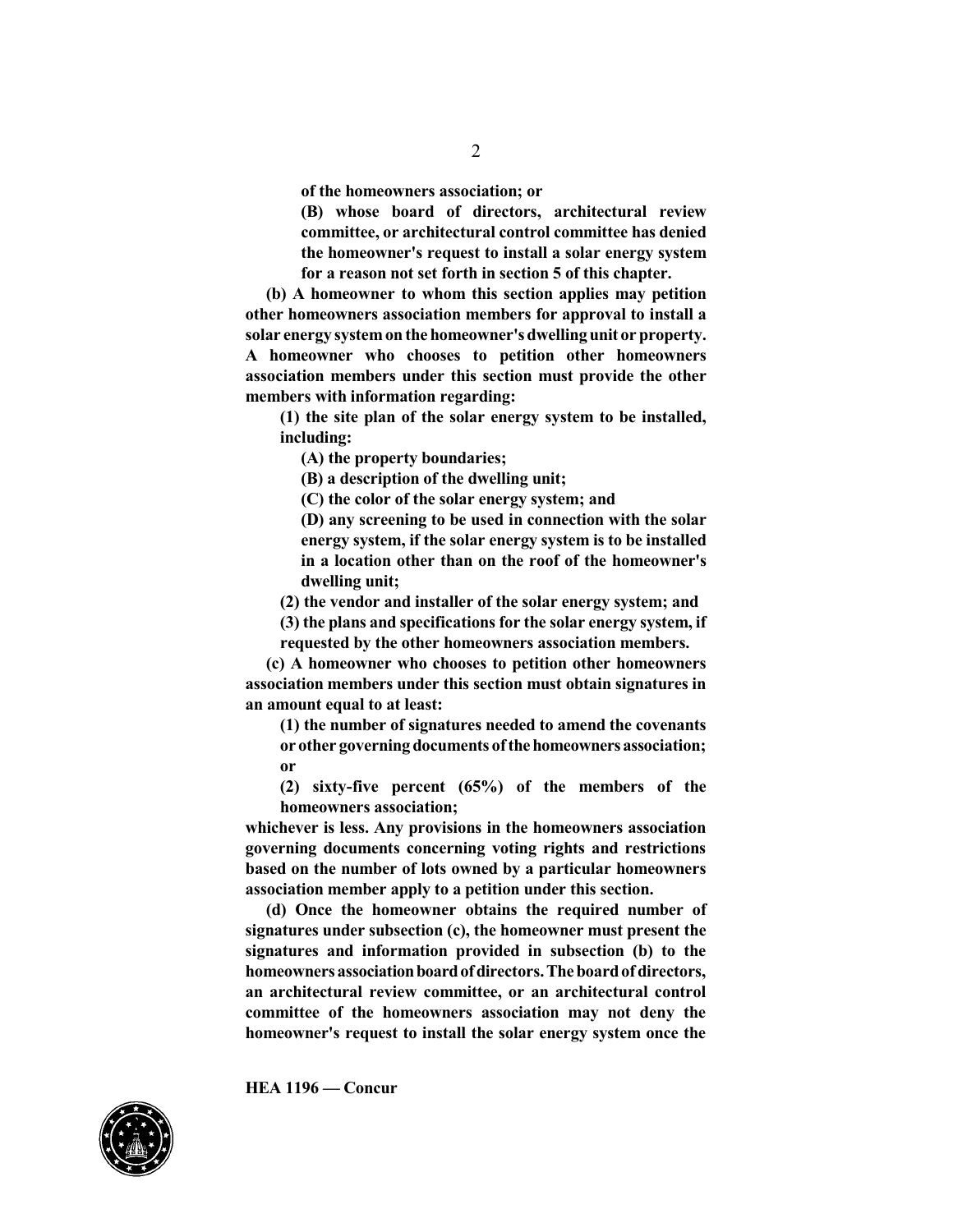**homeowner has obtained the required number ofsignatures, if the homeowner complied with the requirements provided in this section.**

**Sec. 5. (a) This section applies to a homeowners association:**

**(1) the governing documents of which prohibit, restrict, or limit the installation of solar energy systems by members of the homeowners association; or**

**(2) whose board of directors, architectural review committee, or architectural control committee seeks to:**

**(A) deny a homeowner's request to install a solar energy system; or**

**(B) require a homeowner to remove a solar energy system installed by the homeowner.**

**(b) A homeowners association may prohibit the installation or use of a solar energy system or may require the removal of a solar energy system that has been installed only if one (1) or more of the following apply:**

**(1) A court has found that the solar energy system threatens public health or safety.**

**(2) A court has found that the solar energy system violates a law.**

**(3) The solar energy system has been installed on property owned or maintained by the homeowners association.**

**(4) The solar energy system has been installed on property owned in common by the members of the homeowners association.**

**(5) The solar energy system has been installed in a location other than:**

**(A) the roof of:**

**(i) the dwelling unit of the homeowner installing the solar energy system; or**

**(ii) another structure;**

**approved by the homeowners association; or**

**(B) a fenced yard or patio owned and maintained by the homeowner.**

**(6) The solar energy system is mounted on the roof of the dwelling unit of the homeowner installing the solar energy system and:**

**(A) extends above or beyond the roof of the dwelling unit by more than six (6) inches;**

**(B) does not conform to the slope of the roof and has a top edge that is not parallel to the roof line; or**



**HEA 1196 — Concur**